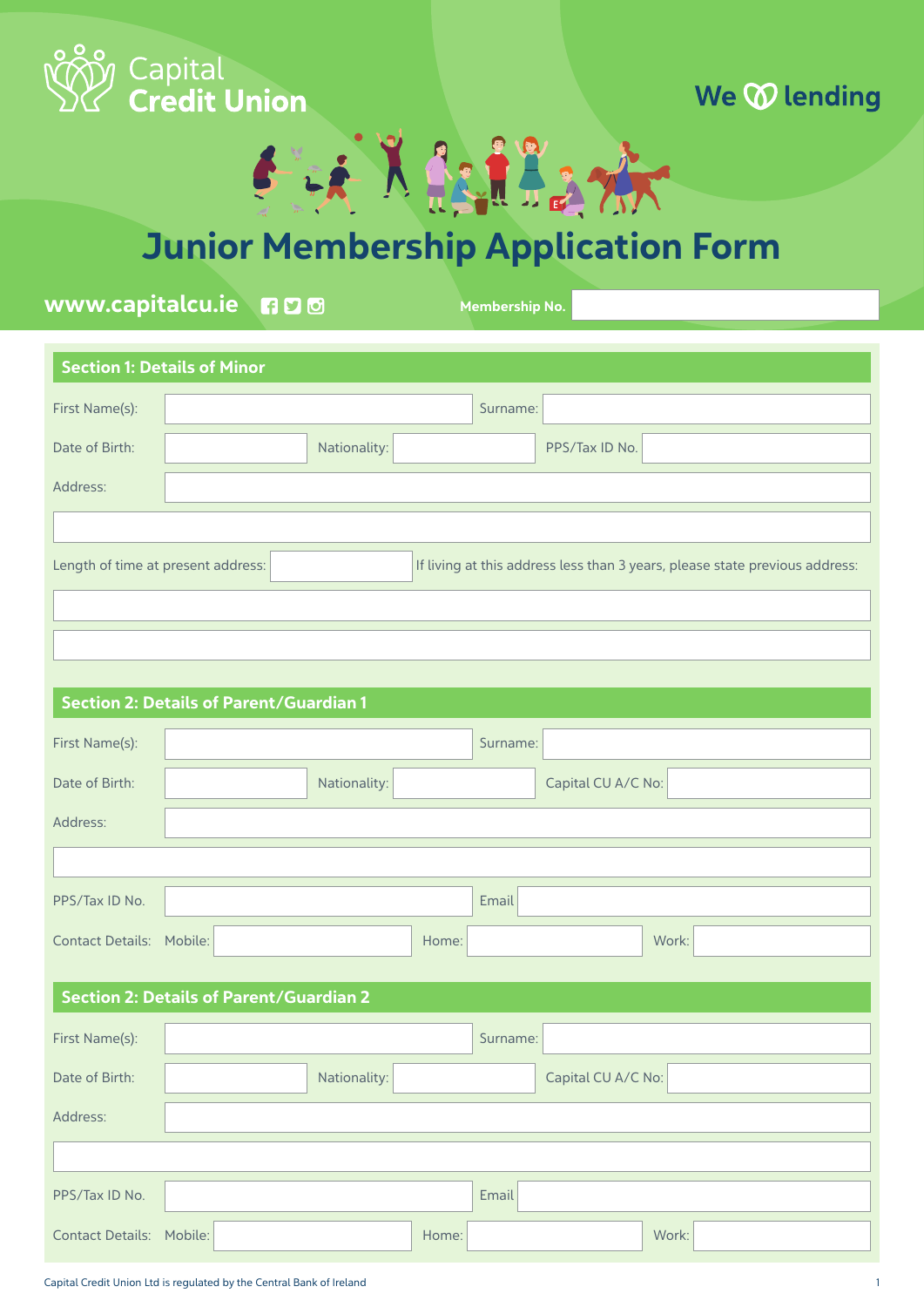| Membership No. |  |  |  |
|----------------|--|--|--|
|----------------|--|--|--|

#### Section 3: Tax Residency for the purposes of the Common Reporting Standard

If you are tax resident in another country, please provide your Tax Identification Number ("TIN") and Country of Tax Residence:

| $TIN^*$                                                                                                                                                          |  |  |  |  |  |  |  |  |  |       |  |  |
|------------------------------------------------------------------------------------------------------------------------------------------------------------------|--|--|--|--|--|--|--|--|--|-------|--|--|
| Country of Tax Residence*                                                                                                                                        |  |  |  |  |  |  |  |  |  |       |  |  |
| I confirm that the information provided is true and correct to the best of my knowledge, and that if my circumstances change, I will notify<br>the credit union: |  |  |  |  |  |  |  |  |  |       |  |  |
| <b>Applicant Signature:</b>                                                                                                                                      |  |  |  |  |  |  |  |  |  | Date: |  |  |
|                                                                                                                                                                  |  |  |  |  |  |  |  |  |  |       |  |  |

#### If you are NOT tax resident in another country, please sign the following:

I wish to declare that I am not resident for tax purposes in any other country, and that if my circumstances change, I will notify the credit union:

| <b>Applicant Signature:</b> | Date: |  |
|-----------------------------|-------|--|
|                             |       |  |

#### \* Mandatory Field

\*\* This information is being sought for the purposes of reporting obligations under the Common Reporting Standard (CRS), as provided for by Section 891F of the Taxes Consolidation Act 1997. The information required to be reported under the CRS, including name, address, TIN, account number, account balance and payments on the account will be provided to the Revenue Commissioners and may be exchanged securely with another Competent Tax Authority in you jurisdiction of tax residence, but such information will at all times be treated with the strictest confidentiality as required by the Data Protection Acts 1988 and 2003. Only data that is legally required to be reported will be provided to the Revenue Commissioners. For more information on this, please speak to your credit union, contact Revenue at aeoi@revenue.ie or see http://www.oecd.org/tax/transparency/automaticexchangeofinformation.htm

|    | <b>Section 4: Deposit Guarantee Scheme</b>                                                                                                                                                                                                                                                                              |
|----|-------------------------------------------------------------------------------------------------------------------------------------------------------------------------------------------------------------------------------------------------------------------------------------------------------------------------|
|    | Please confirm the following:<br>I acknowledge receipt of the Depositor Information Sheet                                                                                                                                                                                                                               |
|    | <b>Section 5: Regulation 76 (PSD2)</b>                                                                                                                                                                                                                                                                                  |
|    | Please confirm the following:<br>I acknowledge receipt of the Regulation 76 Information Sheet                                                                                                                                                                                                                           |
|    | <b>Section 6: Anti-Money Laundering Compliance</b>                                                                                                                                                                                                                                                                      |
|    | (please specify)<br>Reason for opening account: Shares<br>Deposits<br>Other                                                                                                                                                                                                                                             |
|    | Please tick $(v)$ the relevant box to answer the following questions:                                                                                                                                                                                                                                                   |
| 1. | Are you the beneficial owner of the funds in your shares/deposit account? Yes<br><b>No</b><br>If the answer is 'No', please explain why here:                                                                                                                                                                           |
|    |                                                                                                                                                                                                                                                                                                                         |
| 2. | Are you a Politically Exposed Person (PEP) as defined in Section 37 (10) of the Criminal Justice (Money Laundering and Terrorist<br>Financing) Act, 2010? Yes<br>If the answer is 'Yes', please explain why here:<br><b>No</b>                                                                                          |
|    |                                                                                                                                                                                                                                                                                                                         |
| 3. | I will promptly notify the Credit Union of any changes in the information which I have provided and confirm that I will inform the<br>Credit Union in writing of the details of such changes and any other relevant/material information of which I may become aware at<br>any time after the date of this Declaration. |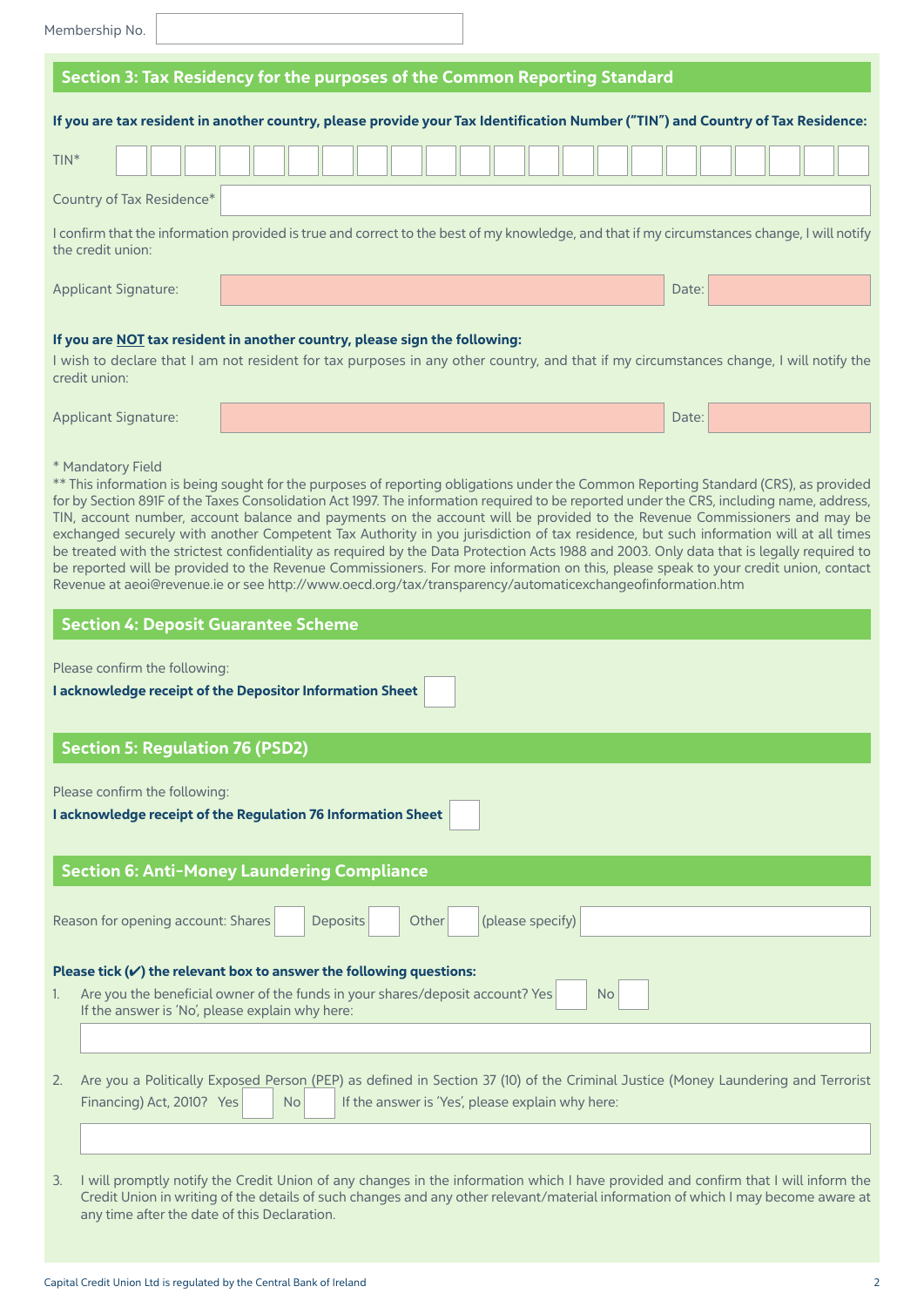| Membership No.                                                                                                                                                                                                                                                                                 |                                      |  |  |  |  |  |  |  |  |
|------------------------------------------------------------------------------------------------------------------------------------------------------------------------------------------------------------------------------------------------------------------------------------------------|--------------------------------------|--|--|--|--|--|--|--|--|
| MEMBERSHIP OF CAPITAL CREDIT UNION LTD IS SUBJECT TO APPROVAL BY THE MEMBERSHIP COMMITTEE                                                                                                                                                                                                      |                                      |  |  |  |  |  |  |  |  |
| I hereby apply for membership of and agree to abide by the rules of Capital Credit Union Limited and declare that the information<br>given by me on this form is true and correct to the best of my knowledge and belief.                                                                      |                                      |  |  |  |  |  |  |  |  |
| All property in the account is the sole property of the minor named above in whose name the account is held, and all withdrawals<br>shall be applied to his/her sole benefit.                                                                                                                  |                                      |  |  |  |  |  |  |  |  |
| <b>Minor Account Withdrawals</b><br>Until the child reaches the age of seven, withdrawals can only be made by either the Parent(s)/Guardian(s) named on this form.<br>For withdrawals after the child has reached the age of seven, please indicate who can make withdrawals from the account: |                                      |  |  |  |  |  |  |  |  |
| <b>Child</b>                                                                                                                                                                                                                                                                                   | Parent(s)/Guardian(s) as named above |  |  |  |  |  |  |  |  |
| Either parent named above may make withdrawals without the others consent.                                                                                                                                                                                                                     |                                      |  |  |  |  |  |  |  |  |
| Where both boxes are ticked, either the child or parent may withdraw.                                                                                                                                                                                                                          |                                      |  |  |  |  |  |  |  |  |
| Upon the minor reaching the age of sixteen, s/he is entitled to make withdrawals from their own account and the Parent(s)/<br>Guardian(s) will no longer be entitled to withdraw money on behalf of the minor.                                                                                 |                                      |  |  |  |  |  |  |  |  |
| Signature of Child:                                                                                                                                                                                                                                                                            | Date:                                |  |  |  |  |  |  |  |  |
| Parent/Guardian Signature:                                                                                                                                                                                                                                                                     | Date:                                |  |  |  |  |  |  |  |  |

Parent/Guardian Signature: Date: Date: Date: Date: Date: Date: Date: Date: Date: Date: Date: Date: Date: Date:

| <b>OFFICE USE ONLY</b>      |                       |                        |                      |           |          |           |  |
|-----------------------------|-----------------------|------------------------|----------------------|-----------|----------|-----------|--|
| <b>CJA Compliance</b>       |                       |                        |                      |           |          |           |  |
| <b>Proof of Identity:</b>   | Valid passport        | <b>Driving Licence</b> | Other                |           |          |           |  |
| <b>Proof of Address:</b>    | <b>Utility Bill</b>   | <b>Bank Statement</b>  | Other                |           |          |           |  |
| <b>Proof of PPSN:</b>       | <b>Requested: Yes</b> | No                     | <b>Received: Yes</b> | <b>No</b> | PEP: Yes | <b>No</b> |  |
| Signed:                     |                       |                        |                      |           | Date:    |           |  |
|                             |                       |                        |                      |           |          |           |  |
| Checked By:                 |                       |                        |                      |           |          |           |  |
| <b>Membership Committee</b> |                       |                        |                      |           |          |           |  |
|                             |                       |                        |                      |           |          |           |  |



## FDO www.capitalcu.ie

Capital Credit Union Ltd is regulated by the Central Bank of Ireland 33